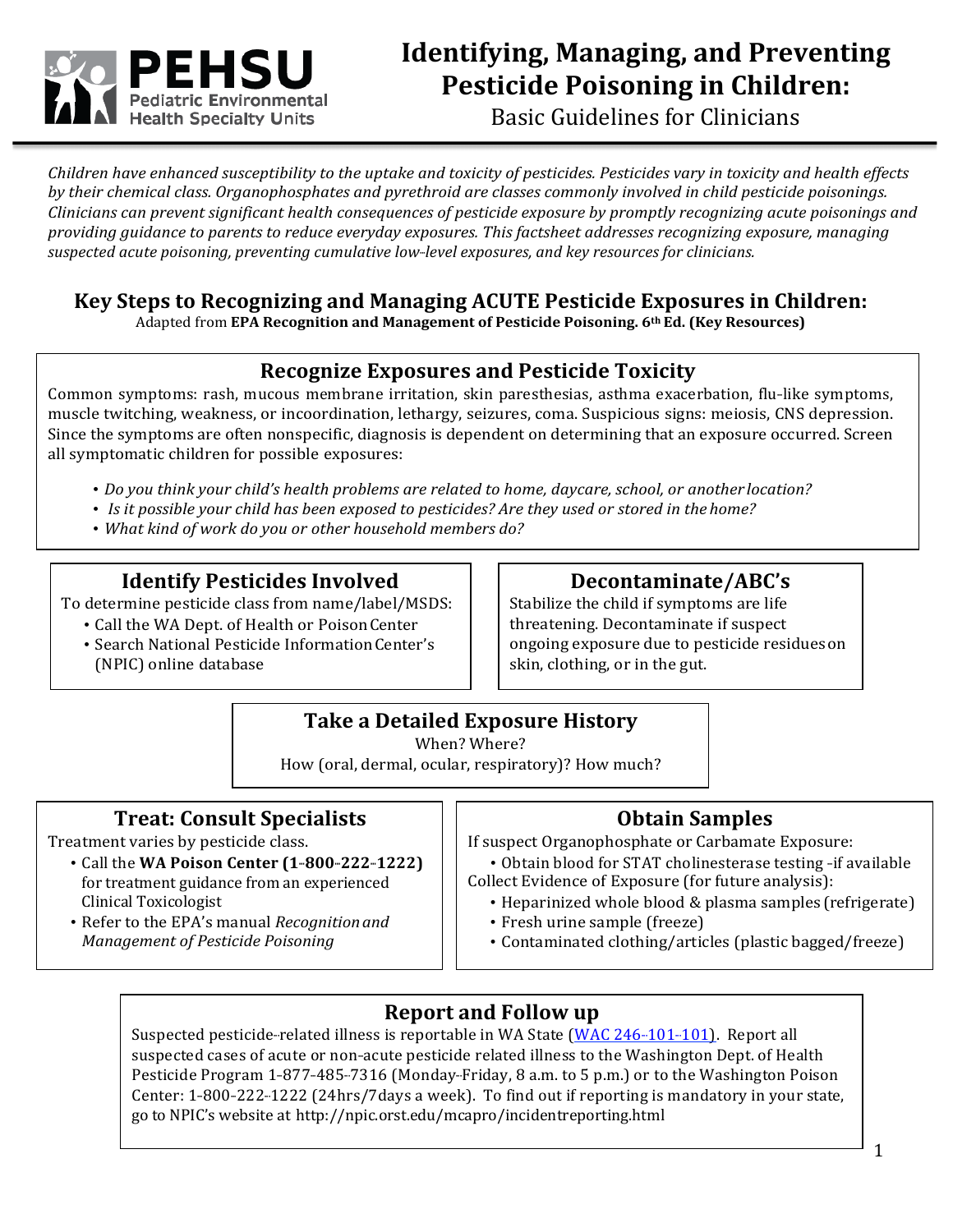### **Non-acute Exposures** in Children and Health

Subclinical exposures are far more common than acute poisoning episodes. Low dose chronic exposures in early life are increasingly linked to risk of chronic impairment and disease. Evidence suggests that chronic exposure to pesticides during preconception, during pregnancy, and in childhood is associated with several important pediatric morbidities:

- ■■ Neurocognitive and neurobehavioral deficits (reduced IQ, inattention/ADHD, pervasive developmental disorders)
- ■■ Childhood Cancer (brain, leukemia)
- <sup>11</sup> Adverse birth outcomes-reduced intrauterine growth, fetal death, preterm birth, and congenital anomalies

Advising patients and their families on how to reduce pesticide exposure provides clinicians an opportunity to address a potentially modifiable risk factor for these multi-factorial diseases.

# **Reducing Risk through Anticipatory Guidance**

### **Recognizing Exposures to Children and Pregnant Women-Take an Environmental History**

Taking an environmental history identifies current or potential exposure sources and serves as a platform for providing prevention guidance to families. A few simple questions can screen for at risk patients. Ask parents if they or their children are exposed to pesticides. For an example of a brief but comprehensive screening tool, see the Pediatric Environmental History Form link in Key Resources.

### **Pesticides in Agricultural Communities**

**What we Know:** Children living in close proximity to agricultural areas, living with someone who works in agriculture, or living in a home where pesticides are used are at risk of higher exposures.

**What to do:** Instruct families to notify their clinicians or their local Department of Health if they experience (or suspect) a pesticide drift from spraying in nearby fields/farms. Educate young workers and household members who work with pesticides on risks of exposure and preventing occupational and take home exposures.

- Know the name and associated warnings for pesticides you work with and always follow product instructions. Know where to find this information.
- ■■ Wash hands and face and change out of contaminated clothes and shoes before returning home, entering car, and wash contaminated clothes separately from the rest of the laundry.

### **Pesticides in and around the Home, School or Daycare**

**What we Know:** Nontoxic or low toxicity pest control methods are available for all common pest problems. **What to Do**: Encourage non-toxic or least toxic pest control methods (see "Citizens Guide" in resources). Keeping home clear of dust and dirt may reduce pesticide residues. When pesticides are stored or used provide guidance to include: safe storage in out of reach childproof cabinets or sheds, keep pesticides in their original containers with labels intact and never reuse containers for other purposes. Read warnings on label and always follow instructions. Only use a licensed pest control company and ask for the name, ingredients and toxicity of the products they will be using.

### **Pesticides in the Diets of Children**

**What we Know:** The American Academy of Pediatrics recommends choosing organic produce as a way to reduce pesticide exposure, but emphasizes that a diet high in a variety of fruits and vegetables, whether conventionally or organically grown, is most important to a child's health when cost or availability are factors. **What to do:** Advise families on ways to reduce exposure.

- Wash and scrub produce with water (cleansers not necessary), throw away the outer leaves of leafy vegetables, and trim the skin and fat from poultry, fish and meats.
- Purchase organic when possible, but not at the expense of a diet rich in a variety of fresh fruits and vegetables. (See Shoppers Guide in resources)